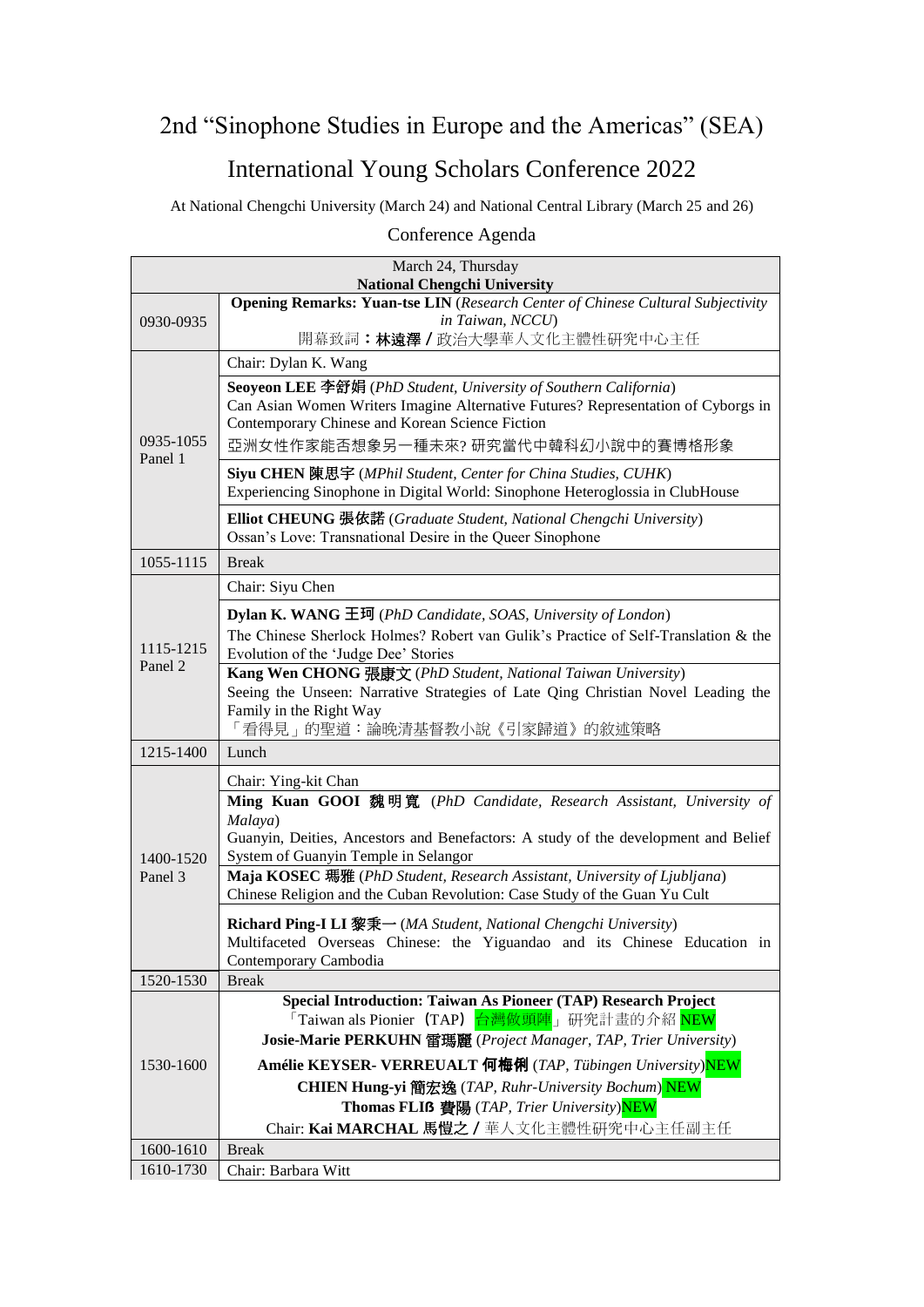| Panel 4 | Ying-kit CHAN 陳英傑 (Research Fellow, International Institute for Asian Studies, |
|---------|--------------------------------------------------------------------------------|
|         | Leiden University)                                                             |
|         | Constructing Chineseness: Case Studies in China and Southeast Asia             |
|         | Mark Yi-Wei LAI 賴奕瑋 (Research Assistant, National Sun Yat-sen University)      |
|         | The Geographic Technique of Sinophone: The Imagination of Trans-Boundaries in  |
|         | Chan Koon-chung's "China Tetralogy"                                            |
|         | 地理的技藝:陳冠中《中國四部曲》的跨地域想像                                                         |
|         | Pauline HARLAY 何寶玲 (PhD Candidate, SOAS, University of London)                 |
|         | Borders of Taste: the case of tea                                              |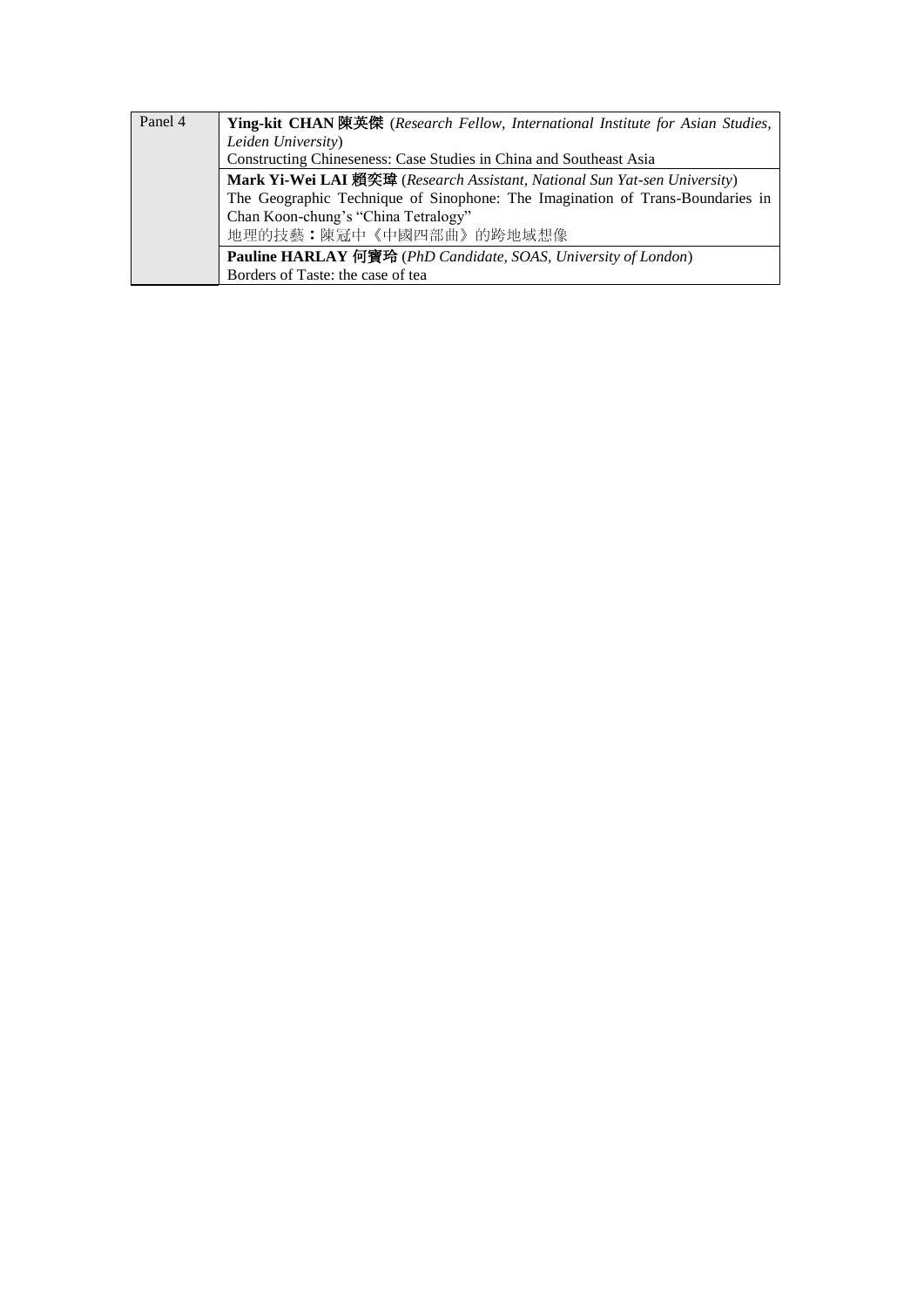| March 25, Friday<br><b>National Central Library</b>                            |                                                                                                                                                                              |  |
|--------------------------------------------------------------------------------|------------------------------------------------------------------------------------------------------------------------------------------------------------------------------|--|
| Opening Remarks: Dr. Shu-Hsien Tseng (Director General of the National Central |                                                                                                                                                                              |  |
| 0930-0935                                                                      | Library)                                                                                                                                                                     |  |
|                                                                                | 開幕致詞:曾淑賢 / 國家圖書館館長                                                                                                                                                           |  |
|                                                                                | Chair: Michael Rau                                                                                                                                                           |  |
| 0935-1035<br>Panel 5                                                           | Timo ENNEN (PhD Candidate, The Hong Kong University of Science and<br>Technology)                                                                                            |  |
|                                                                                | Two Forms of Conditionality of Intercultural Understanding and Three Contemporary<br>Responses                                                                               |  |
|                                                                                | Guk CHOI 崔菊 (PhD Student, The Chinese University of Hong Kong)<br>Confucianistic Formulation of Moral Ought-Not and Its Philosophical Contribution                           |  |
|                                                                                | <b>NEW</b>                                                                                                                                                                   |  |
| 1035-1055                                                                      | <b>Break</b>                                                                                                                                                                 |  |
|                                                                                | Chair: Mark Yi-Wei Lai                                                                                                                                                       |  |
|                                                                                | Barbara WITT 衛易萱 (Postdoctoral Fellow, Research Center for Chinese Cultural<br>Subjectivity in Taiwan/ Assistant Professor, Graduate Institute of Religious Studies,<br>NCCU |  |
|                                                                                | Negotiating boundaries within syncretism: reshaping shared narratives in late imperial<br>vernacular fiction                                                                 |  |
| 1055-1215<br>Panel 6                                                           | Hui-Yu HSU 許惠渝 (MA Student, Department of Chinese Literature, National<br>Taiwan University)                                                                                 |  |
|                                                                                | Sleeping, Dreaming, and Awakening: Reception and Transformation of the Christian                                                                                             |  |
|                                                                                | Metaphorical Structure in Curing Three Cases of Paralysis in Dream (〈夢治三癱小<br>說〉)                                                                                            |  |
|                                                                                | <b>Michael RAU 饒忠恕</b> (PhD Student, Department of Philosophy, National Taiwan                                                                                               |  |
|                                                                                | University)                                                                                                                                                                  |  |
|                                                                                | The Categorical Duty to Decide Which School the Huainanzi Belongs to                                                                                                         |  |
|                                                                                | 決定淮南子屬於哪一派的絕對責任                                                                                                                                                              |  |
| 1215-1400                                                                      | Lunch                                                                                                                                                                        |  |
|                                                                                | Chair: Sian Chin Iap                                                                                                                                                         |  |
|                                                                                | Ying-Chun LIN 林盈君 (PhD Candidate, Department of History, National Taiwan                                                                                                     |  |
|                                                                                | University)                                                                                                                                                                  |  |
| 1400-1520<br>Panel 7                                                           | 佛教期刊與民國時期的僧教育理念——以 1936 年閩、養兩院風波引起的論爭為                                                                                                                                       |  |
|                                                                                | 中心                                                                                                                                                                           |  |
|                                                                                | Daoli SHI 釋道禮 (Doctoral Student, Department of History, National Taiwan                                                                                                      |  |
|                                                                                | University)                                                                                                                                                                  |  |
|                                                                                | Historical Transformation on Modern Writing and the History of Japanese Buddhism                                                                                             |  |
|                                                                                | 近代日本佛教的歷史書寫與歷史觀之轉型                                                                                                                                                           |  |
|                                                                                | Kai SHMUSHKO 凯開心 (PhD Candidate, Tel Aviv University/ Leiden University)<br>Material Explorations of Tea in the Religious- Political Context of China                        |  |
| 1520-1540                                                                      | <b>Break</b>                                                                                                                                                                 |  |
|                                                                                | Chair: Kang Wen Chong                                                                                                                                                        |  |
| 1540-1640<br>Panel 8                                                           | Shufen LIN 林淑芬 (Postdoctoral Fellow, Research Center for Chinese Cultural                                                                                                    |  |
|                                                                                | Subjectivity in Taiwan/Assistant Professor, Department of Philosophy, NCCU)                                                                                                  |  |
|                                                                                | Life is a story to tell: Narrative action as aging care                                                                                                                      |  |
|                                                                                | Thuỳ Trang TRIN 鄭垂莊 (PhD Candidate, National Cheng Kung University)                                                                                                          |  |
|                                                                                | Ecocriticism in Literature about Taiwanese and Vietnamese Nature Writing: In Case of                                                                                         |  |
|                                                                                | Wu Ming-Yi and Nguyen Ngoc-Tu 從生態批評角度觀看臺灣與越南自然書寫: 以                                                                                                                          |  |
|                                                                                | 吳明益和阮玉思作品為例                                                                                                                                                                  |  |
| 1640-1720                                                                      | Open Discussion: Borders, Territories, Spaces of the Sinophone World                                                                                                         |  |
|                                                                                | Chair: Barbara WITT, Shufen LIN                                                                                                                                              |  |
|                                                                                | Research Center for Chinese Cultural Subjectivity in Taiwan, NCCU                                                                                                            |  |